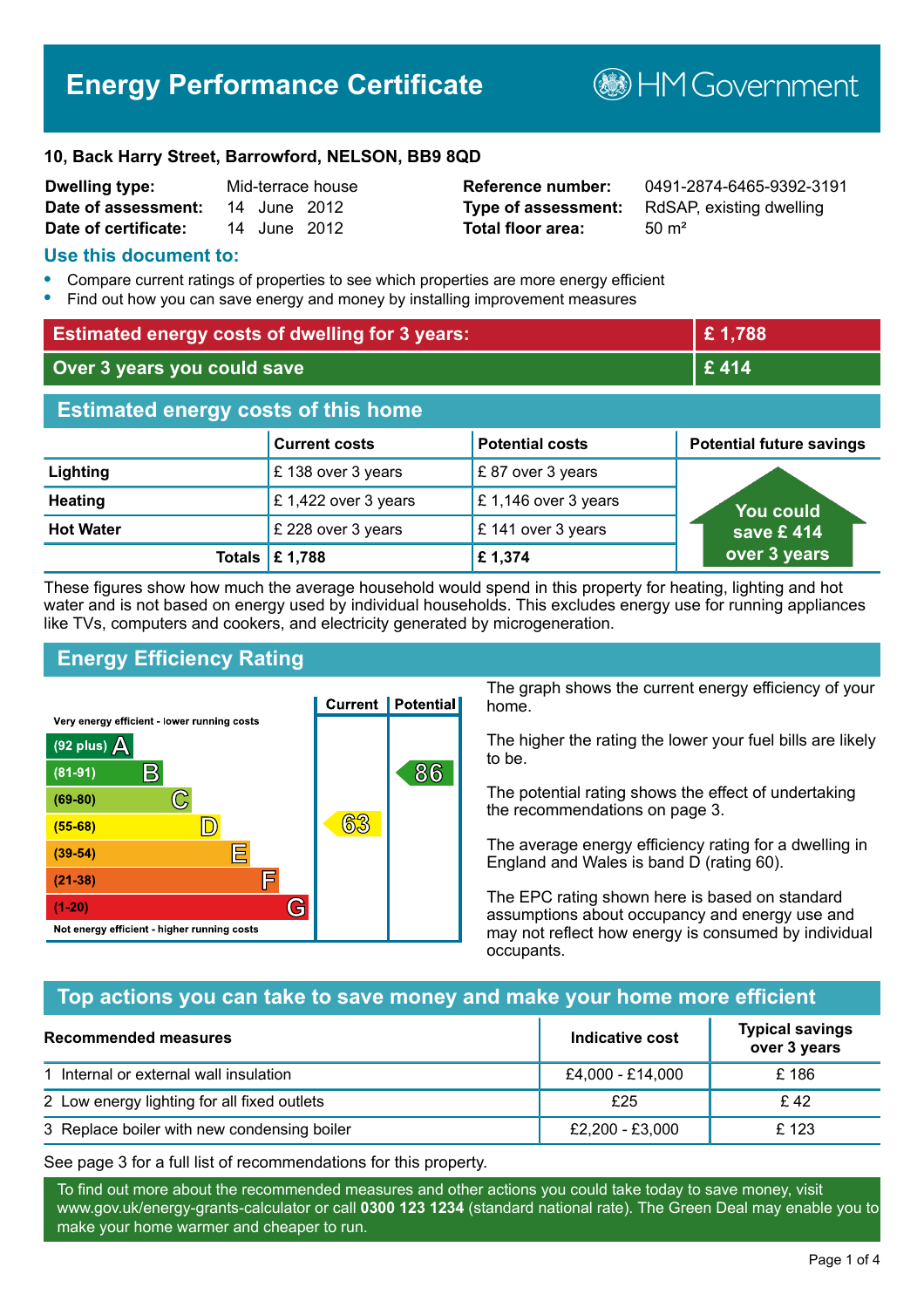### **Summary of this home's energy performance related features**

| <b>Element</b>        | <b>Description</b>                           | <b>Energy Efficiency</b> |
|-----------------------|----------------------------------------------|--------------------------|
| Walls                 | Sandstone, as built, no insulation (assumed) | $\star$ * * * *          |
| Roof                  | Pitched, no insulation (assumed)             | *****                    |
| Floor                 | Solid, no insulation (assumed)               |                          |
| Windows               | Fully double glazed                          | ★★★☆☆                    |
| Main heating          | Boiler and radiators, mains gas              | ★★★★☆                    |
| Main heating controls | Programmer, room thermostat and TRVs         | ★★★★☆                    |
| Secondary heating     | None                                         |                          |
| Hot water             | From main system                             | ★★★★☆                    |
| Lighting              | Low energy lighting in 44% of fixed outlets  | ★★★☆☆                    |

Current primary energy use per square metre of floor area: 283 kWh/m² per year

The assessment does not take into consideration the physical condition of any element. 'Assumed' means that the insulation could not be inspected and an assumption has been made in the methodology based on age and type of construction.

See addendum on the last page relating to items in the table above.

#### **Low and zero carbon energy sources**

Low and zero carbon energy sources are sources of energy that release either very little or no carbon dioxide into the atmosphere when they are used. Installing these sources may help reduce energy bills as well as cutting carbon. There are none provided for this home.

# **Your home's heat demand**

For most homes, the vast majority of energy costs derive from heating the home. Where applicable, this table shows the energy that could be saved in this property by insulating the loft and walls, based on typical energy use (shown within brackets as it is a reduction in energy use).

| <b>Heat demand</b>           | <b>Existing dwelling</b> | Impact of loft<br>insulation | <b>Impact of cavity</b><br>wall insulation | Impact of solid<br>wall insulation |
|------------------------------|--------------------------|------------------------------|--------------------------------------------|------------------------------------|
| Space heating (kWh per year) | 7.984                    | N/A                          | N/A                                        | (1, 474)                           |
| Water heating (kWh per year) | 1,702                    |                              |                                            |                                    |

You could receive Renewable Heat Incentive (RHI) payments and help reduce carbon emissions by replacing your existing heating system with one that generates renewable heat, subject to meeting minimum energy efficiency requirements. The estimated energy required for space and water heating will form the basis of the payments. For more information, search for the domestic RHI on the www.gov.uk website.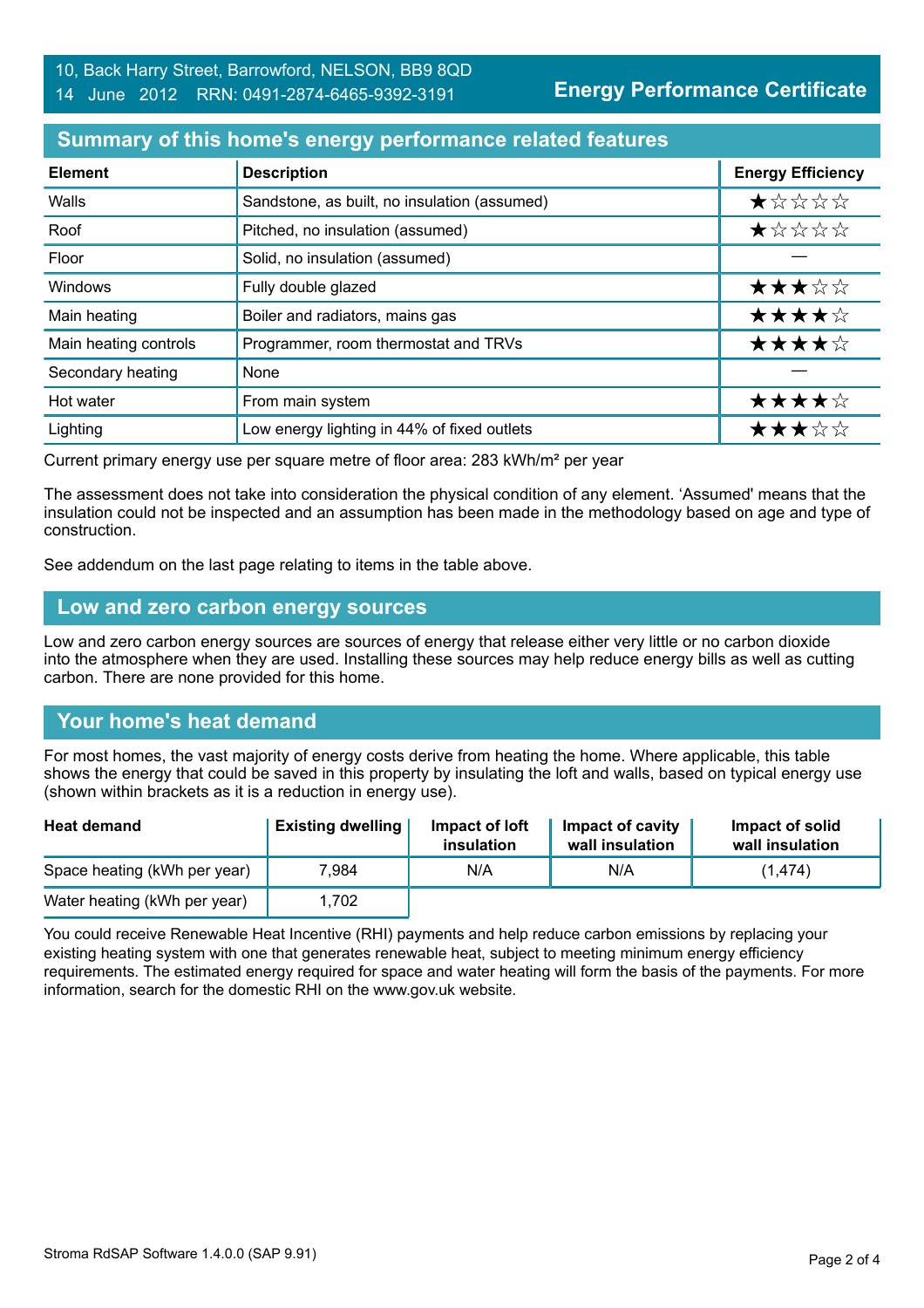#### 10, Back Harry Street, Barrowford, NELSON, BB9 8QD 14 June 2012 RRN: 0491-2874-6465-9392-3191

#### **Recommendations**

The measures below will improve the energy performance of your dwelling. The performance ratings after improvements listed below are cumulative; that is, they assume the improvements have been installed in the order that they appear in the table. Further information about the recommended measures and other simple actions you could take today to save money is available at www.gov.uk/energy-grants-calculator. Before installing measures, you should make sure you have secured the appropriate permissions, where necessary. Such permissions might include permission from your landlord (if you are a tenant) or approval under Building Regulations for certain types of work.

| <b>Recommended measures</b>               | Indicative cost  | <b>Typical savings</b><br>per year | <b>Rating after</b><br>improvement |
|-------------------------------------------|------------------|------------------------------------|------------------------------------|
| Internal or external wall insulation      | £4,000 - £14,000 | £ 62                               | <b>D67</b>                         |
| Low energy lighting for all fixed outlets | £25              | £14                                | <b>D68</b>                         |
| Replace boiler with new condensing boiler | £2,200 - £3,000  | £41                                | <b>C70</b>                         |
| Solar water heating                       | £4,000 - £6,000  | £20                                | C72                                |
| Solar photovoltaic panels, 2.5 kWp        | £9,000 - £14,000 | £205                               | <b>B85</b>                         |
| Wind turbine                              | £1,500 - £4,000  | £ 18                               | <b>B86</b>                         |

#### **Alternative measures**

There are alternative measures below which you could also consider for your home.

- **•** Air or ground source heat pump
- **•** Micro CHP

#### **Opportunity to benefit from a Green Deal on this property**

Green Deal Finance allows you to pay for some of the cost of your improvements in instalments under a Green Deal Plan (note that this is a credit agreement, but with instalments being added to the electricity bill for the property). The availability of a Green Deal Plan will depend upon your financial circumstances. There is a limit to how much Green Deal Finance can be used, which is determined by how much energy the improvements are estimated to **save** for a 'typical household'.

You may be able to obtain support towards repairs or replacements of heating systems and/or basic insulation measures, if you are in receipt of qualifying benefits or tax credits. To learn more about this scheme and the rules about eligibility, call the Energy Saving Advice Service on **0300 123 1234** for England and Wales.